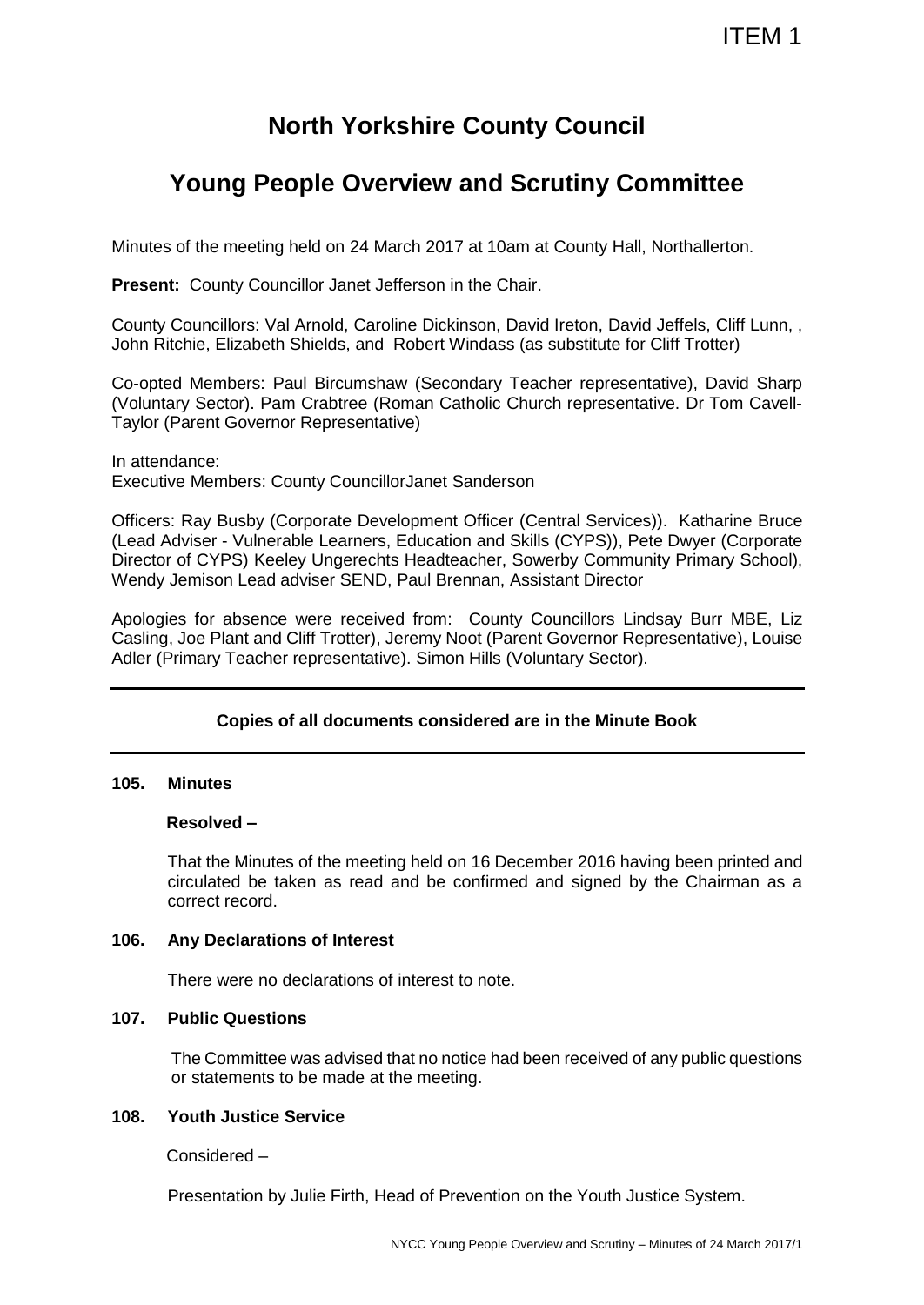Julie explained:

• The statutory context including:

reference to Section 39(1) of the 1998 Crime and Disorder Act (the act) it is the duty of every local authority, acting in co-operation with partner agencies (who are under a duty to co-operate with the local authority), to establish for their area one or more youth offending teams (YOT)

Statutory partners - Local Authority, Police, Probation and Health

• The Youth Justice Plan which sets out how youth justice services in their area are to be provided and funded; how the YOT will be composed and funded, how it will operate, and what functions it will carry out.

Members:

- Supported the list of Youth Justice Priorities for 2016/17.
- Were encouraged that the national picture of young people in the youth justice system reducing by by approx. 80% since 2007 is reflected in North Yorkshire when comparing the position in 2007 with the most recent data.

Members recognised the challenges facing the system: Funding reductions, both from national grant funding and local statutory partners; the need to reduce reoffending rates, particularly the frequency rate, against the backdrop of reduced resources. And, therefore, member were encouraged at the stated position of the need to change the present delivery model which is not sustainable

The Committee then heard from Leigh Moore, Practice Manager, Children and Families about how the service works with young people from risk assessment, planning stage, referral, contract and reparation. Members especially liked the range of resources used in interventions, the use of community activities and the overriding emphasis on positive activities**.** The review process was also praised**.**

Members recognised the challenges facing the system: funding reductions, both from national grant funding and local statutory partners; the need to reduce re-offending rates, particularly the frequency rate, against the backdrop of reduced resources.

# **Resolved –**

Members asked that their satisfaction at the stated position of the need to change the present delivery model, which is not sustainable, be recorded, and looked forward to revisiting this issue in a year's time

### **109. Closing the Gap**

Considered -

## **Presentations as follows**

- a) Kirsty Hallett, Lead Adviser, Standards and Research explained what the data around use of the measure connected with closing the gap initiatives is telling us. From this, members made particular reference to the following:
	- they are having a positive impact from work of cohort 3 schools
	- Continued focus will be FSM6 and SEN at every key stage
	- The importance of Aspects of school culture and ethos There is a strong correlation in KS2 and KS4 between having been bullied and low outcomes; wellbeing and attainment and progress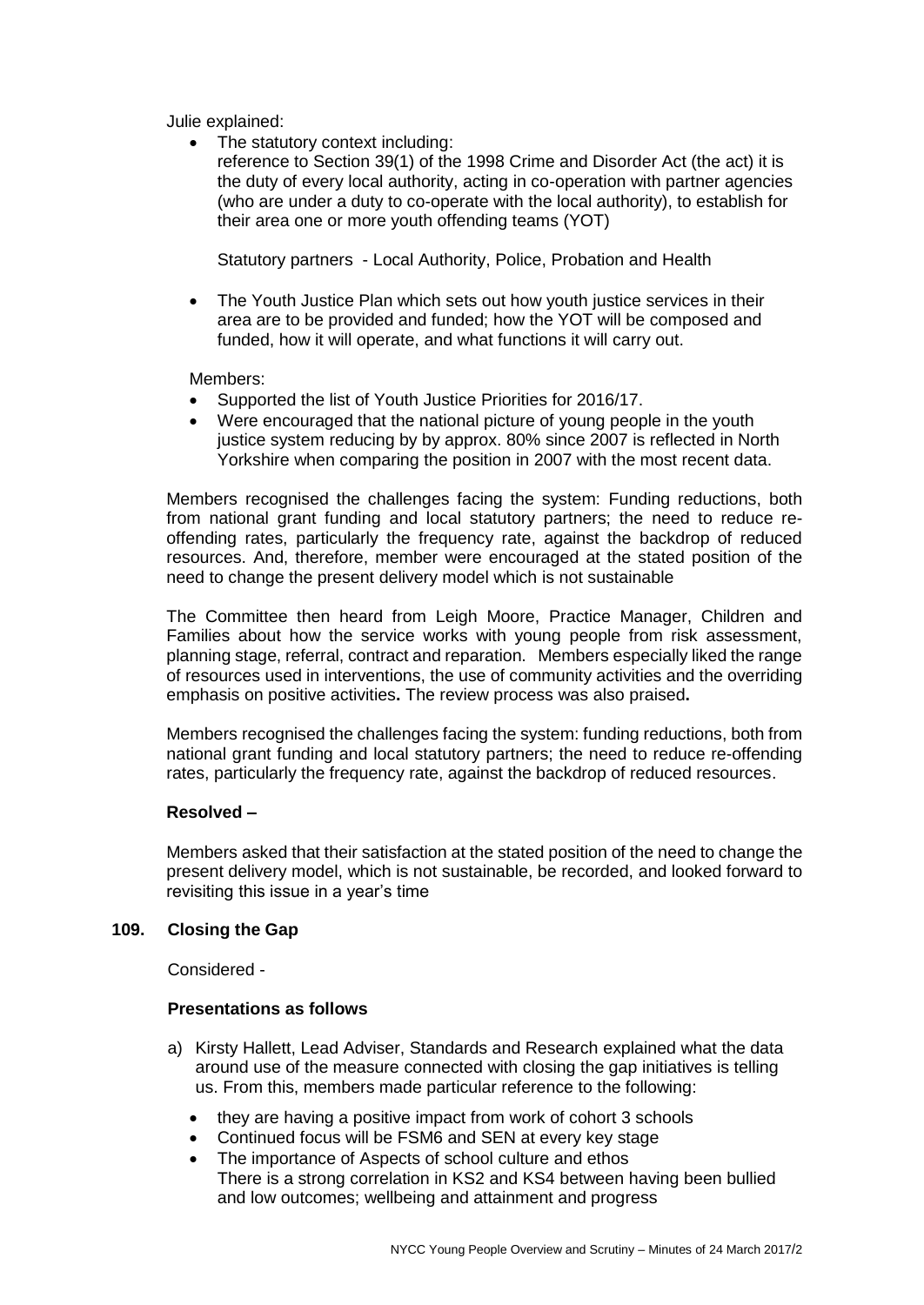- b) Katharine Bruce, Lead Adviser Vulnerable Learners gave a presentation about the independent, professional report produced by Marc Rowland in the findings relating to the Achievement Unlocked Project. This provided a key update as to what had been achieved since the committee last looked at Closing the Gap.
- c) Keeley Ungerechts Headteacher, Sowerby Community Primary School) outlined to members the various measures that had been undertaken to tackle underperformance -especially in the main area of speech and language. Some of the successful activities included:
	- A long term plan to tackle issues early before pupils get to KS2.
	- Working closely with other settings
	- High expectations from all staff
	- Teaching in mixed ability groups whenever possible
	- Balance of Teaching Assistant and teacher time for ALL groups
- d) Wendy Jemison (Lead adviser SEND) talked about the measures being taken to close the gap in respect for children with special needs
- e) Paul Brennan, Assistant Director talked about the measures being taken under the Scarborough Opportunities initiative

#### **Resolved -**

- a) Members were reassured that the Closing the attainment gap is a key and evidenced local priority of the Children and Young People's Plan, which is being tackled effectively and imaginatively at an operational through to strategic level.
- b) Members agreed that there was evidence to validate the claim that the Achievement Unlocked Collaborative Partnership has enabled us to build on the progress that has been made within the county, but also to look beyond and learn from excellent, and evidence based, practice which has brought about improvement in outcomes for disadvantaged learners and those with special educational needs.
- c) Members placed on record their tanks to the North Yorkshire schools involved in Achievement Unlocked for the commitment and energy they have brought to the collaborative partnership.
- d) Members wished to emphasise in particular the finding that schools that have improved and sustained successes through Achievement Unlocked are those that have adopted a strategy based on the active ingredients for success for pupils from disadvantaged backgrounds.

#### **110. Work Programme**